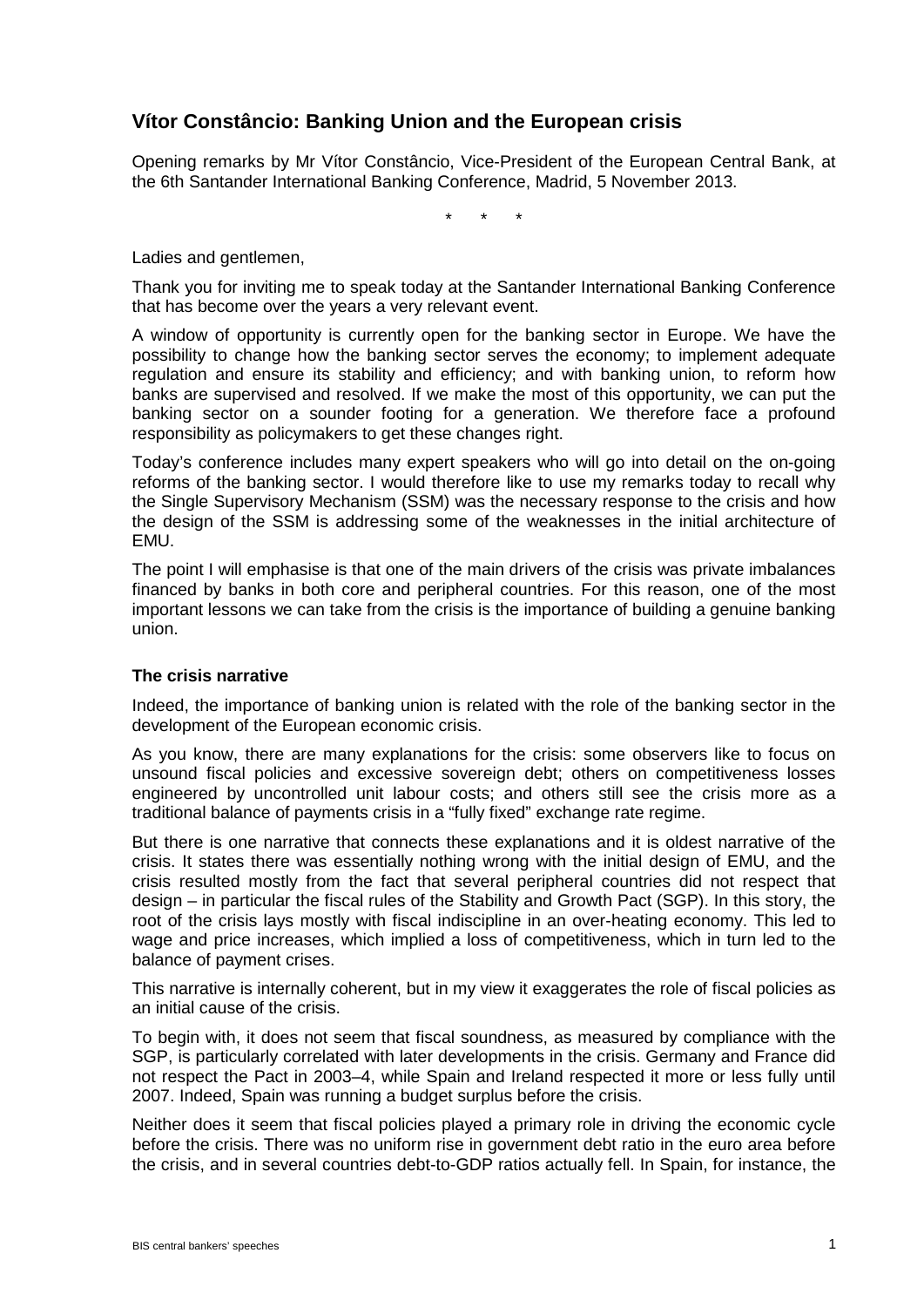public debt ratio fell from 62% of GDP to 36% from 1999–2007 and in Ireland from 47% to 25%.

The more important factor driving the economic imbalances up to 2007 was the increasing private financial deficits – or put differently, rising private debt levels financed by the banking sectors of both core and peripheral countries.

Contrary to public debt ratios to GDP, private debt was increasing much more rapidly in all peripheral countries before the crisis. In Portugal the private debt ratio to GDP increased by 49% from 1999 to 2008, in Spain by 75%, in Ireland by 101% and in Greece by 217%. To fund this expansion of private debt, cross-border lending between euro area banks increased significantly, encouraged by the absence of exchange rate risks after the introduction of the euro. The exposures of banks from core to peripheral countries more than quintupled between 1999 and 2008.

These developments largely explain the evolution of fiscal, current account and competitiveness positions before the crisis. As a significant part of the credit growth was being financed from abroad, countries built up large capital account surpluses and corresponding large current account deficits as the mirror image. The mechanism that connected these financial and real trade flows was the loss of competitiveness – that is, an appreciation of the real exchange rate caused by economic over-heating.

As this audience knows well, all these developments later implied major problems in the financial sector in peripheral countries when the cycle turned. On the asset side, loan quality deteriorated, while on the liability side, those loans could no longer be funded from abroad. It was only at this point, due to the economic downturn and the need to backstop banks, that sovereign debt began its steep rise and became a driver of the crisis in itself.

#### **Drawing the right lessons for the euro area**

In emphasising this private debt-focused narrative for this crisis, my aim is not to negate the importance of fiscal policies. Fiscal policies certainly should not have been pro-cyclical, and fiscal discipline today is essential to ensure sustainable debt levels in the future. My aim is rather to ensure that we recognise the central role played by the financial sector in the crisis and so draw the right lessons for the future.

The most important such lesson is that the euro area needs stronger governance of financial policies – an ability to identify and curb cross-border financial flows and hence prevent debtdriven imbalances. The decentralised system of supervision we had before the crisis, based on loose cooperation between national supervisors, simply did not permit this.

It is therefore misleading to say that the crisis was solely the result of periphery countries living beyond their means as a matter of policy. The authorities had to respect the single market rules and could not contain alone the large capital inflows that were fueling the imbalances. Indeed, with a national approach to supervision, the forces driving financial developments lay largely outside the legal capabilities of national supervisors.

In saying this, I do not deny that supervisors were also too slow to react, due in part to a belief in self-regulating markets. Yet had they tried to contain these financial inflows, it is questionable whether they could have done so successfully.

The conclusion I draw is as follows: to have an integrated financial market and overall stability there cannot be purely national supervision. Instead, there has to be supervision at level of the market – that is, at the European level.

Let me therefore turn to the Single Supervisory Mechanism.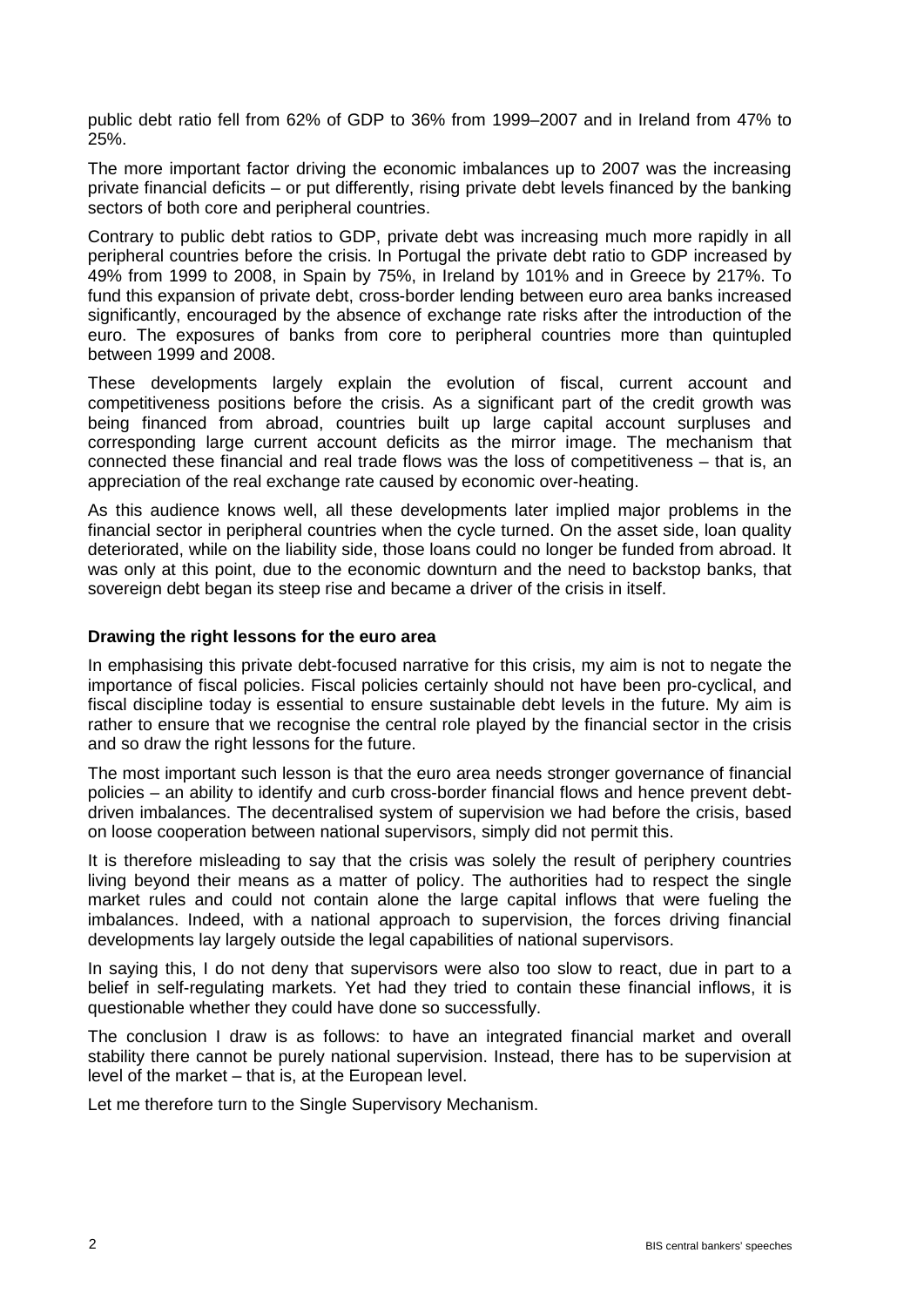## **The benefits of the Single Supervisory Mechanism**

The SSM, which will formally take over supervision in November next year, is being designed to solve the "financial trilemma"<sup>1</sup> created by national supervision  $-$  that is, to support financial integration and maintain financial stability by moving supervision to the European level. It will address both the institutional and macro-prudential limitations that supervisors faced before the crisis.

Starting with the institutional limitations, the key innovation of the SSM is that it creates genuinely European supervision, by which I mean supervision on both core and peripheral banks. From November next year, every bank in Europe will be part of the same system. This puts supervisors in a better position to prevent boom-bust cycles caused by excessive cross-border lending – and if they fail to do so, there will be collective responsibility for that failure.

In line with the subsidiarity principle, European supervision will involve centralised and decentralised elements. For the big significant banks (around 130), the ECB will be the direct responsible supervisor, but supervision will take place at both the European and national levels. We will integrate these levels by setting up Joint Supervisory Teams (JST) for each significant bank.

Let me use the example of Santander to illustrate how this will work.

For the parts of the banking group resident within the SSM, there will be a core supervisory team comprising of staff from both the ECB and the national competent authorities (NCAs) in the countries where Santander is active – that is 9 within the euro area. Within this team there will be a national coordinator for each country, drawn from the respective NCA, and an overall coordinator, who will be an ECB staff member. The national coordinators will manage the permanent experts working at the national level, while the ECB coordinator will ensure quality and take responsibility for output sent to the Supervisory Board.

In this way, the expertise in the NCAs will be fully utilised, while final decisions will rest with the ECB – in keeping with the objective to have a European approach to supervision.

For less significant smaller banks, the balance will be tipped more towards decentralisation. The responsible supervisor will remain the national authority. However, banks will still be integrated into the single system of the SSM. They will be supervised according to a single supervisory model that we are currently developing, which will be approved by the future Supervisory Board, and the ECB has the legal right to take over direct supervision of any bank at any moment.

Turning to the macro-prudential limitations, the SSM will create new possibilities to make use of macro-prudential policies to curb pro-cyclicality in credit supply and volatility in crossborder flows. It will introduce two important changes to macro-prudential policy-making at the European level.

The first change is related to instruments. As part of the Capital Requirements Directive IV/Capital Requirements Regulation, the SSM will gain a series of new macro-prudential powers. These include, among others, the counter-cyclical capital buffer, the systemic risk buffer and the macro-prudential elements from Pillar 2. These instruments are designed to help cool credit-led booms and/or provide additional buffers in downturns to mitigate credit crunches.

There is some scepticism in academic circles as to the effectiveness of these tools, but a recent study on the Spanish experience with dynamic provisioning suggests we should be more optimistic. It finds that the buffers created by dynamic provisioning somewhat

<u>.</u>

Dirk Schoenmaker (2011) "The financial trilemma" in Economic Letters, 111, pp. 57-9.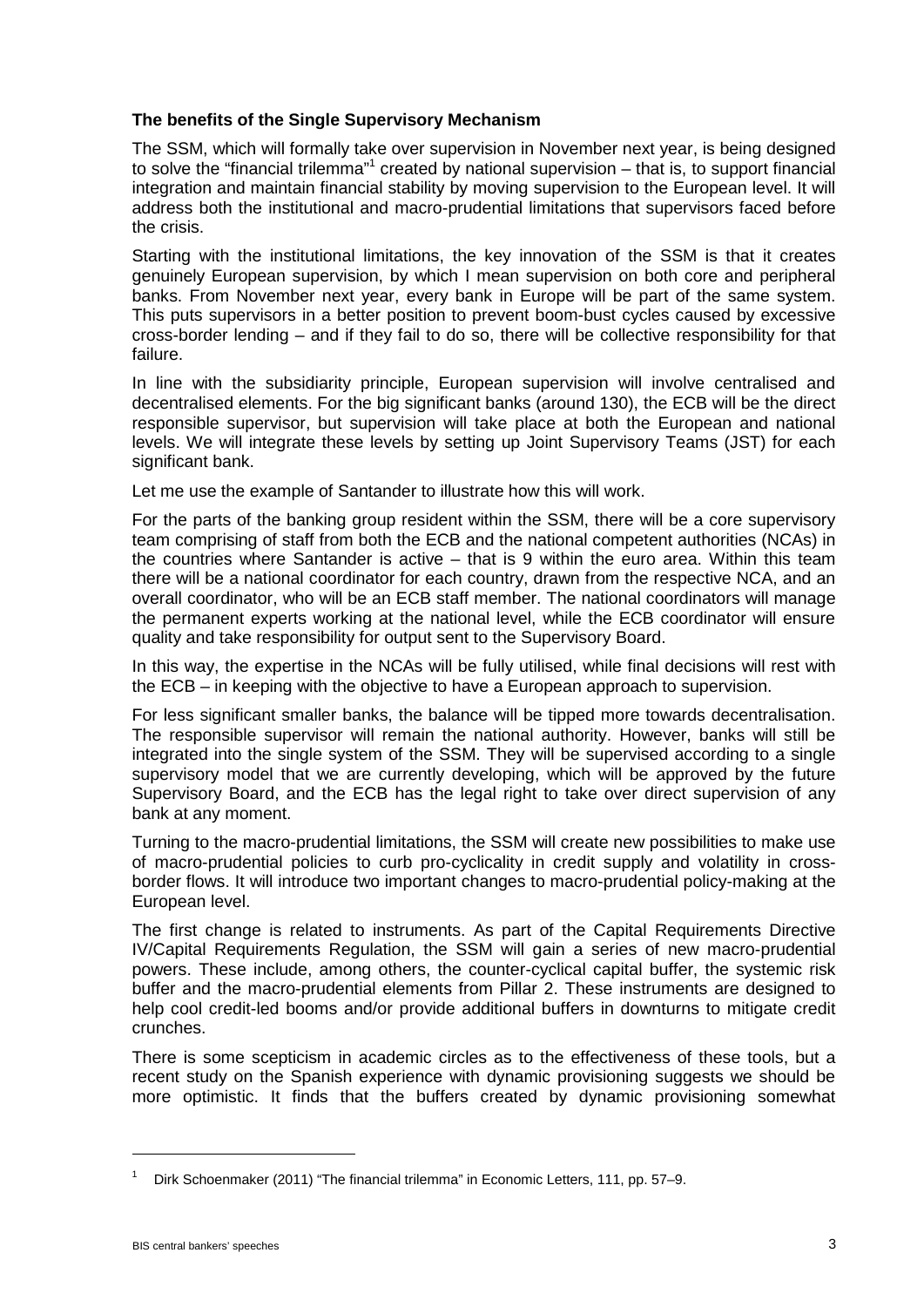contracted credit availability in good times and helped expand it in bad times. The reason these provisions were insufficient to stop the credit boom was that they needed to be applied more evenly and aggressively.<sup>2</sup>

The second change is related to decision-making. As a European decision-maker, the SSM will be able, if needed, to apply prudential measures to banks in both borrowing and lending countries. This is important because, to the extent that macro-prudential measures mitigate credit booms by raising banks' cost of equity, this effect can be offset if there are large inflows from abroad that lower banks' cost of debt. Indeed, one can suppose that this was an additional reason that dynamic provisioning in Spain was not enough to avert the credit boom and the housing bubble.

## **The ECB's comprehensive assessment of the main European banks**

Taken together, I am confident that these institutional and macro-prudential changes will help strengthen financial governance in the euro area. We will have the right supervisory powers at the right level of action – the European level. Before we start actually our supervisory tasks we will conduct a comprehensive assessment of the significant banks in the euro area.

This assessment will consist of three elements. First, a supervisory risk assessment which will identify the key risks in banks' balance sheet; second, a point-in-time Asset Quality Review (AQR) to enhance transparency over asset quality, provisioning and capital; and third, a stress test to examine the resilience of banks' balance sheet to stressed scenarios. The assessment will conclude with a single disclosure of the outcomes, which will be published before the ECB assumes its supervisory role in November 2014.

As the ECB has recently released a communication about this exercise, I will not go into more detail on its features today. Let me however stress that the exercise will be rigorous and transparent and will involve private expert firms, such as external auditors, consultants and specialised asset evaluators. Their presence, together with the announced "strong central governance structure", will enhance the credibility of the exercise.

National Supervisors and private firms involved in the assessment will work within the terms of a detailed framework defined by the ECB and their final output will be subject to a central review to assess their quality and analyse their consistency across banks and countries.

We of course do not know what the assessment will find. But we trust that the euro area banks are today better prepared to undergo such an exercise. They are much stronger than in recent years. They have significantly strengthened their capital positions and now compare reasonably well with US banks in that respect.

In terms of risk-weighted assets, the median Core Tier 1 ratio of the largest euro area banks currently stands at 12.7%, above their American counterparts. The majority of significant euro area banks already comply with the minimum capital requirements of the fully implemented Basel III framework.

In terms of leverage  $-$  as measured by the ratio of equity over total assets  $-$  EU banks may at first sight appear to have lower ratios than their US peers, but as FDIC Vice Chairman Thomas Hoenig has showed, if the same accounting standards are applied then the median of the leverage ratios of large EU and US banks are quite similar.

In terms of absolute nominal size, if we look at the 20 largest banks in the EU and the US, the EU banks now have a capital level approximately 100 billion dollars larger.

-

<sup>2</sup> Gabriel Jiménez, Steven Ongena, José-Luis Peydró and Jesús Saurina (2012), "Macroprudential Policy, Countercyclical Bank Capital Buffers and Credit Supply: Evidence from the Spanish Dynamic Provisioning Experiments" Sveriges Riksbank working paper.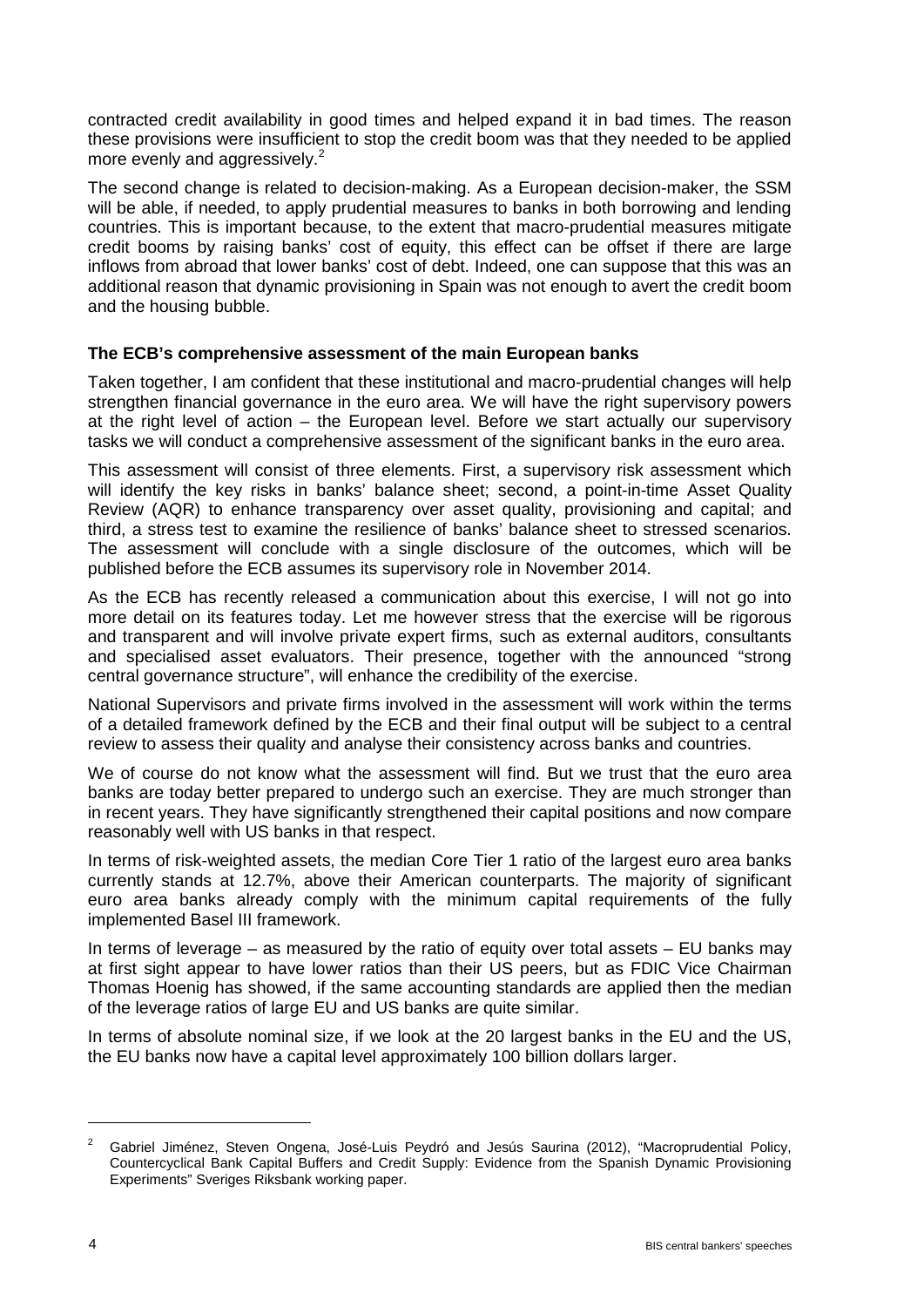Where euro area banks do not compare so favourably with their US peers, however, is in their low profitability and fragile investor confidence. Investors seem to be uncertain whether banks have proper asset valuations and are adequately provisioned. But this is precisely the issue the comprehensive assessment should address – it is an exercise in removing uncertainty by giving investors all the facts.

I said some time ago that markets had an excessive negative perception of European banks. In fact, euro area bank share prices, as well as price-to-book ratios, have been rising in recent months in part in anticipation of the assessment. This would suggest that investors expect the clarity provided by the exercise to be clearly positive for the euro area banking sector.

Regarding the response to the exercise, if some capital shortfalls are revealed, the private sector is today in a position to play a major part in filling them. This is more feasible than in recent years given the improvement in market conditions.

Indeed, since last year banks have been improving the robustness of their balance sheets by increasing capital and provisions in anticipation of our comprehensive assessment. In this sense, the exercise is already producing results – and it indicates the willingness of banks to resolve existing problems within the sector itself.

In the same vein, given the number and size of European banks, there is scope for some consolidation within the banking sector without reinforcing the so-called "too-big-to-fail" problem. Our recent "Banking Structures Report" shows that this trend is already ongoing in Europe. Nevertheless, as a last resort, confirming the existence of public backstops is important to reassure all stakeholders of the credibility of the whole assessment exercise.

## **Conclusion**

#### Let me conclude.

Although various explanations exist for the crisis, I am pleased that what I view as one of its important lessons is now being learned. This lesson is that a single financial market with a single currency needs a single system of supervision – and alongside this, a Single European Resolution Mechanism (SRM).

The SRM is an essential component of banking union. It helps break the bank-sovereign nexus by allowing banks to be resolved at the European level with minimum use of taxpayer funds. And it adds credibility to the European supervisor by providing reassurance that banks can be resolved in an orderly and efficient manner without creating financial instability – especially large cross-border banks.

With the development of banking union, we are creating the conditions for a more stable financial sector in the future and a better functioning monetary union. But we also need a banking sector that takes responsibility. As supervisors, we expect the banks to be better capitalised and less leveraged, more stable and efficient, to perform their indispensable role in financing the economy and supporting the on-going, fragile economic recovery.

Because the crisis of the European economy is not over. It is true that modest growth has returned in the last six months and that countries under stress have gone through a painful but successful adjustment, reducing their deficits, correcting their initial loss of competitiveness in terms of unit labour costs and even achieving external accounts surpluses. At the same time, the recession has been deep and has left unprecedented and unacceptably high unemployment. Until economic growth is able to significantly reduce unemployment, the authorities should not become complacent in their efforts to continue the structural and institutional reforms essential to overcome the crisis.

It is clear that for the successful completion of the rebalancing process Europe needs more investment and higher domestic demand growth. We therefore need a more coordinated approach to macroeconomic policy at the euro area level to achieve higher demand growth,